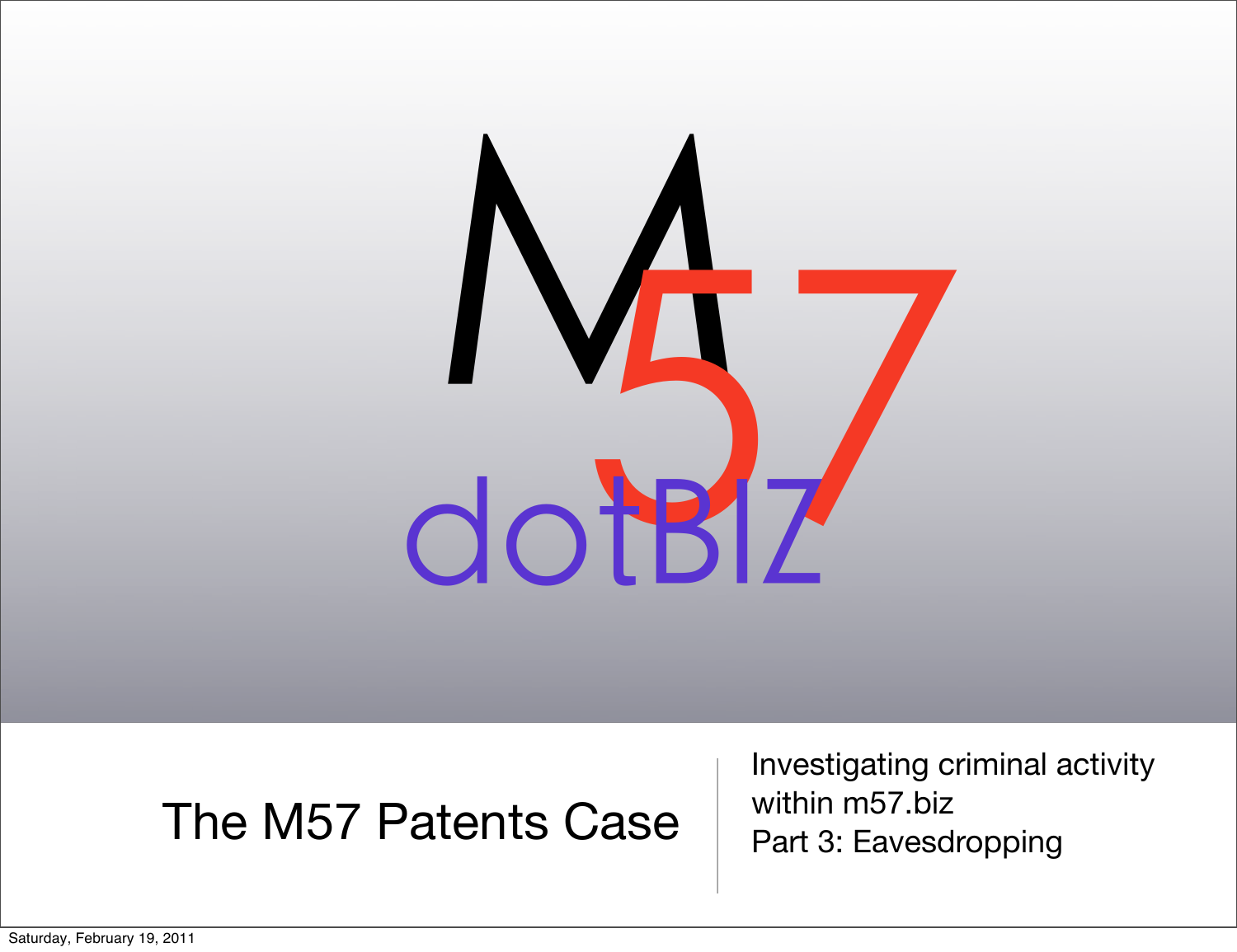## M57.biz is a new company that  $M_{\odot}$ <br>researches patent information for clients.  $M_{\odot}$



Facts of the case:

- 1 president / CEO
- 3 additional employees
- The firm is planning to hire more employees, so they have a lot of inventory on hand (computers, printers, etc).

Current employees:

- President: Pat McGoo
- Information Technology: Terry
- Patent Researchers: Jo, Charlie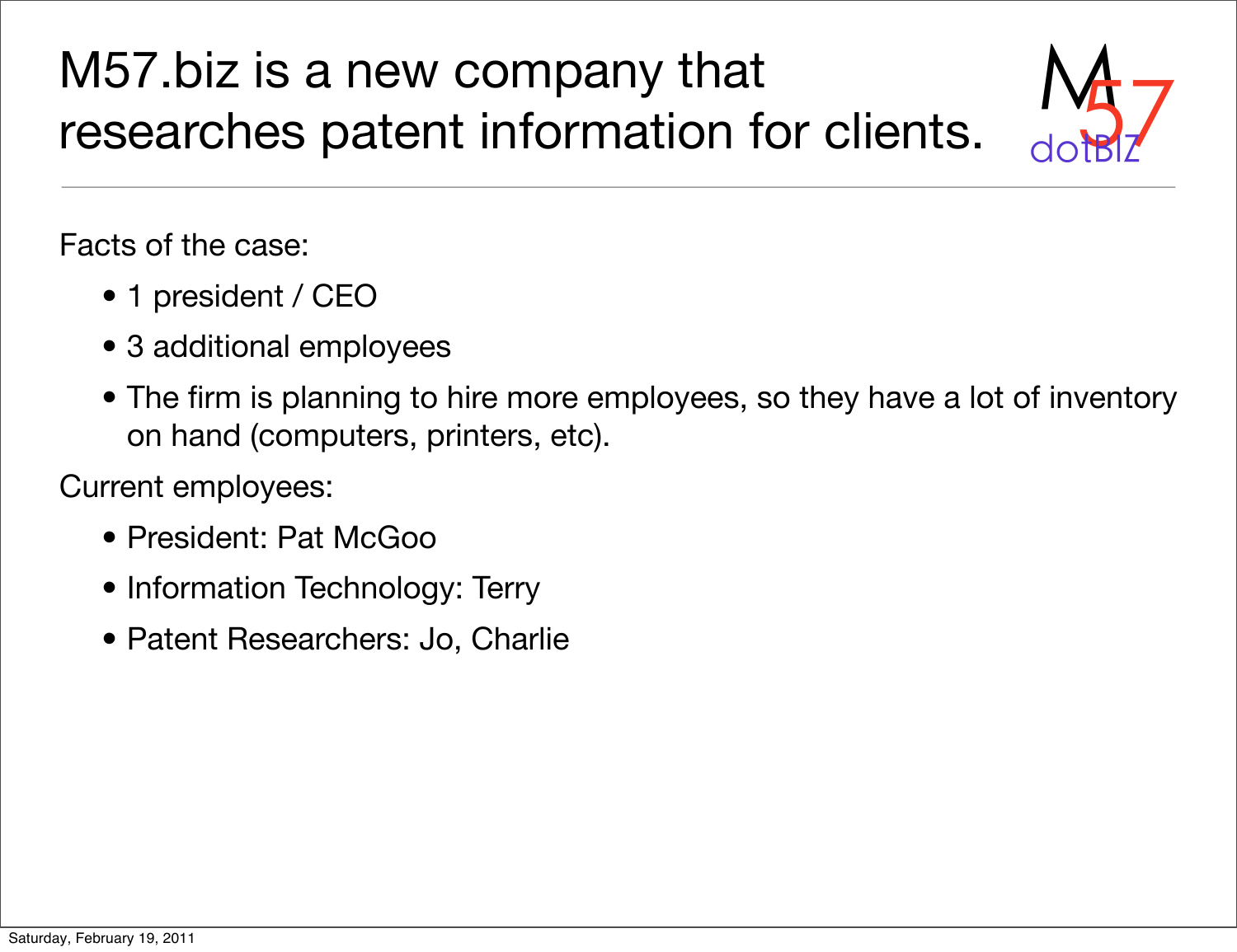## M57.biz organization



Employees work onsite, and conduct most business exchanges over email. All of the employees work in Windows environments, although each employee prefers different software (e.g. Outlook vs. Thunderbird).



*Note: In the above figure "DOMEX" is the local server managing external network access and email.*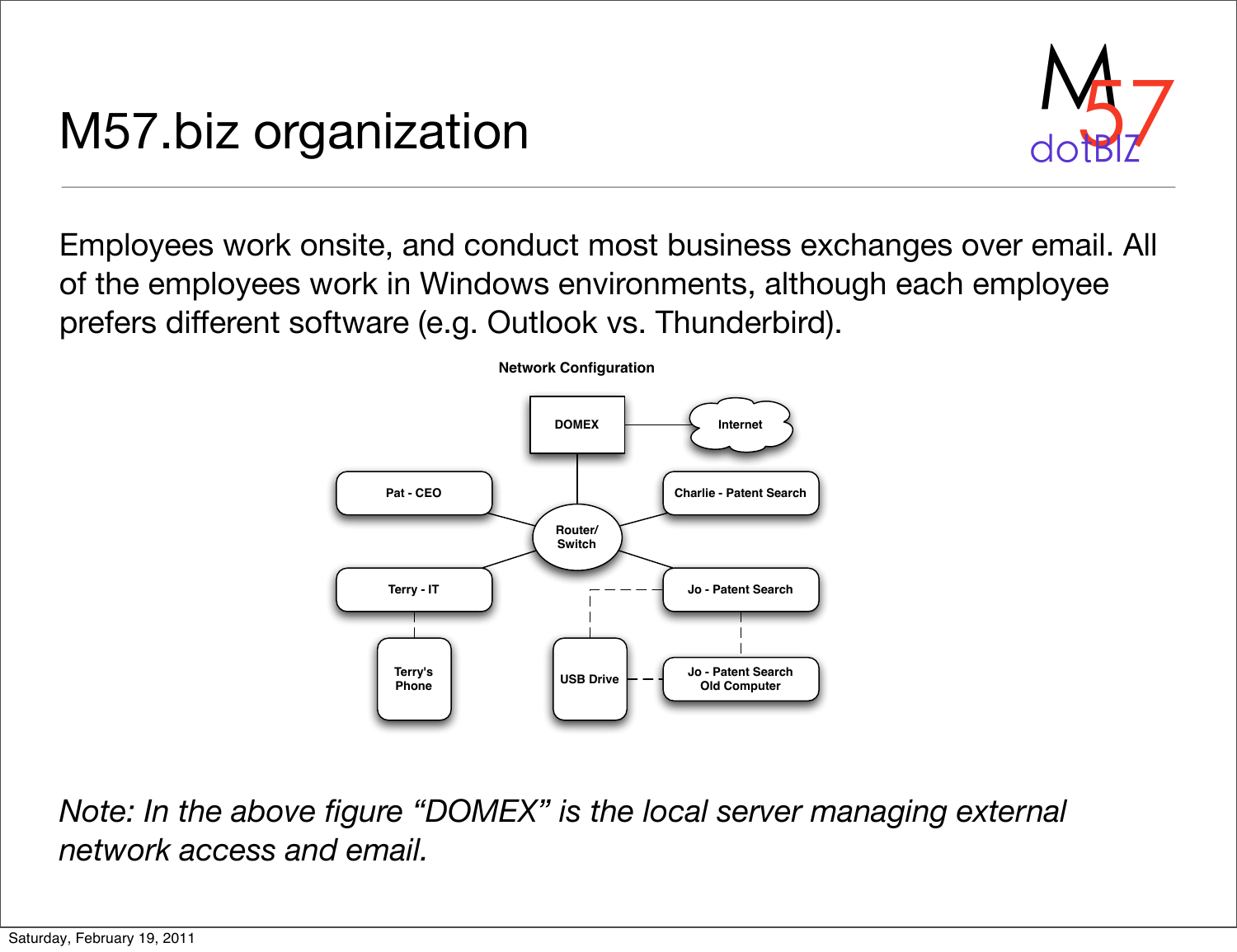

One of the M57 employees is spying on the boss (Pat McGoo) electronically. This employee is concerned that Pat may find out about certain activities they have engaged in - activities that may be related (directly or indirectly) to another ongoing investigation.

You are tasked with determining the following:

- Who is spying on Pat?
- How are they doing it? Can you identify specific methods or software they have used to facilitate this?
- Why is the employee spying on Pat?
- Is anyone else involved? Would you characterize them as accomplices?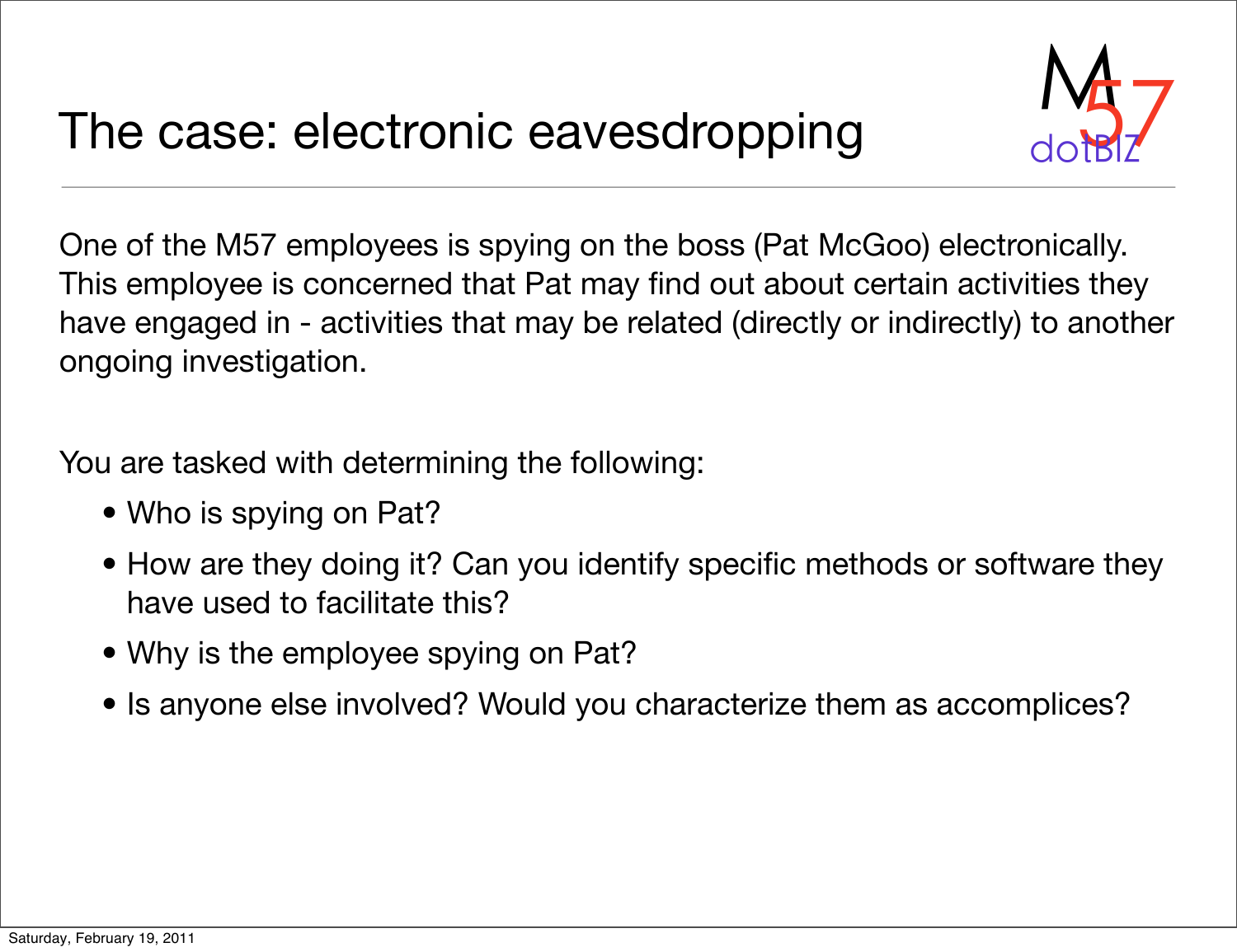## Electronic identities



Pat McGoo (President):

• [pat@m57.biz \(email password: mcgoo01\)](mailto:alison@m57.biz)

Terry Johnson (IT Administrator):

• [terry@m57.biz](mailto:jean@m57.biz) (email password: johnson01)

Jo Smith (Patent Researcher):

• [jo@m57.biz](mailto:jean@m57.biz) (email password: smith01)

Charlie Brown (Patent Researcher):

• [charlie@m57.biz](mailto:jean@m57.biz) (email password: brown01)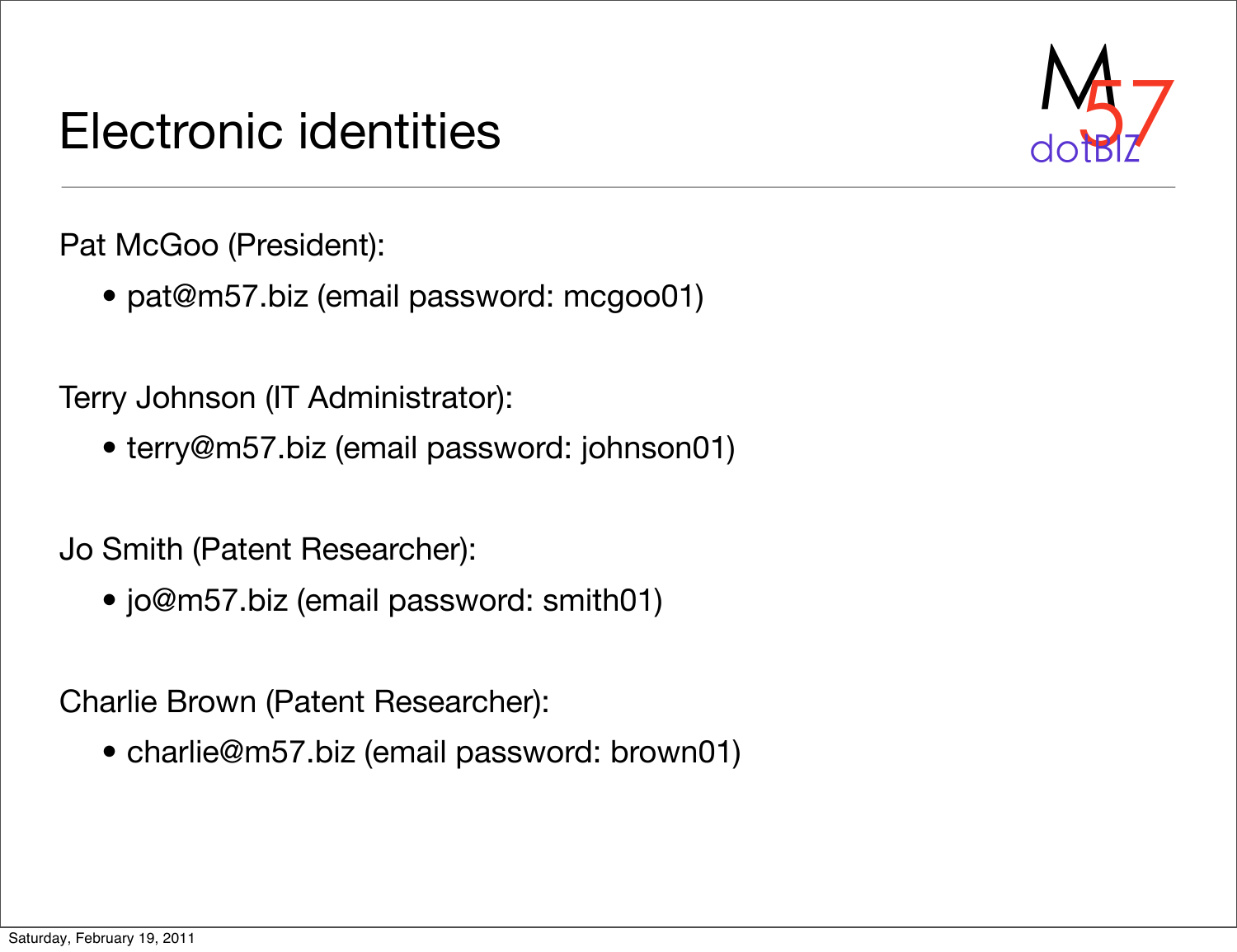

You have been given the "Police Evidence" set of data includes the following:

- Hard drive images from all workstations in the office:
	- charlie-2009-12-11.E01, jo-2009-12-11-002.E01, pat-2009-12-11.E01, terry-2009-12-11-002.E01
- (Optional) RAM dumps from the machines taken during the police visit (mdd or windd images):
	- charlie-2009-12-11.mddramimage.zip, jo-2009-12-11.mddramimage.zip, pat-2009-12-11.mddramimage.zip, terry-2009-12-11.mddramimage.zip
- Three company USB drives found on-premises and one personal USB drive seized from Jo:
	- charlie-work-usb-2009-12-11.E01, jo-work-usb-2009-12-11.E01, terry-workusb-2009-12-11.E01
	- jo-favorites-usb-2009-12-11.E01